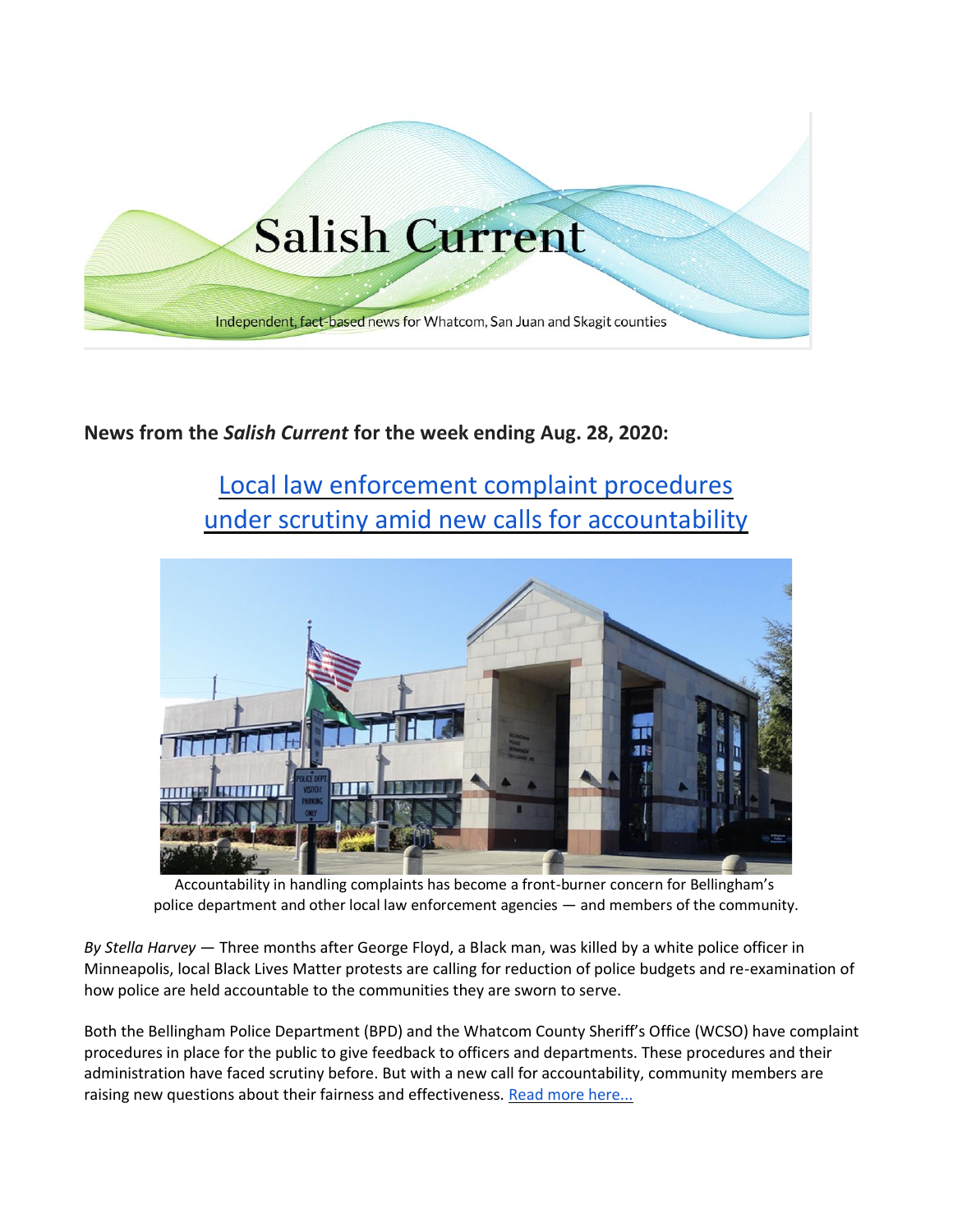[Proposed Roberts Bank terminal will add cargo capacity](https://salish-current.org/2020/08/25/proposed-roberts-bank-terminal-will-add-cargo-capacity-but-at-what-cost-to-salish-sea/)  [but at what cost to the Salish Sea](https://salish-current.org/2020/08/25/proposed-roberts-bank-terminal-will-add-cargo-capacity-but-at-what-cost-to-salish-sea/)

\*



The proposed Roberts Bank Terminal 2 as proposed by the Port of Vancouver would enlarge the port's shipping capacity but may also put the Salish Sea's endangered orcas, salmon and other wildlife at peril. (Port of Vancouver artist's rendition)

*By Kimberly Cauvel* — In the shadow of the contested Trans Mountain Pipeline expansion is another major Canadian infrastructure project that could bring major changes to shipping traffic in waters shared by British Columbia and Washington.

This lesser-known project, a proposal to build Roberts Bank Terminal 2, would enable Canada to move another 2.4 million shipping containers per year through its southernmost terminal about 1 mile from the Washington state border. [Read more here...](https://salish-current.org/2020/08/25/proposed-roberts-bank-terminal-will-add-cargo-capacity-but-at-what-cost-to-salish-sea/)

*Salish Current affirms its commitment to work for truth, justice, equality and healing for all people. #SayTheirNames #BlackLivesMatter #NoJusticeNoPeace*

\*\*\*

\*\*\*

### **News from around the region:**

#### **Health & Safety**

• The Washington State Department of Ecology is giving summer notice of the hazard of asbestos exposure during dry weather along Swift Creek, which is east of Everson and Nooksack. Swift Creek and downstream Sumas River carry naturally occurring asbestos from the Sumas Mountain landslide. In dry weather, sediments containing asbestos pose a hazard. [\(Lynden Tribune/paywall\)](https://www.lyndentribune.com/news/ecology-warns-of-dry-sediment-asbestos-risk-along-swift-creek/article_9c74abb8-e72a-11ea-9e24-57d6dddf6ed3.html)